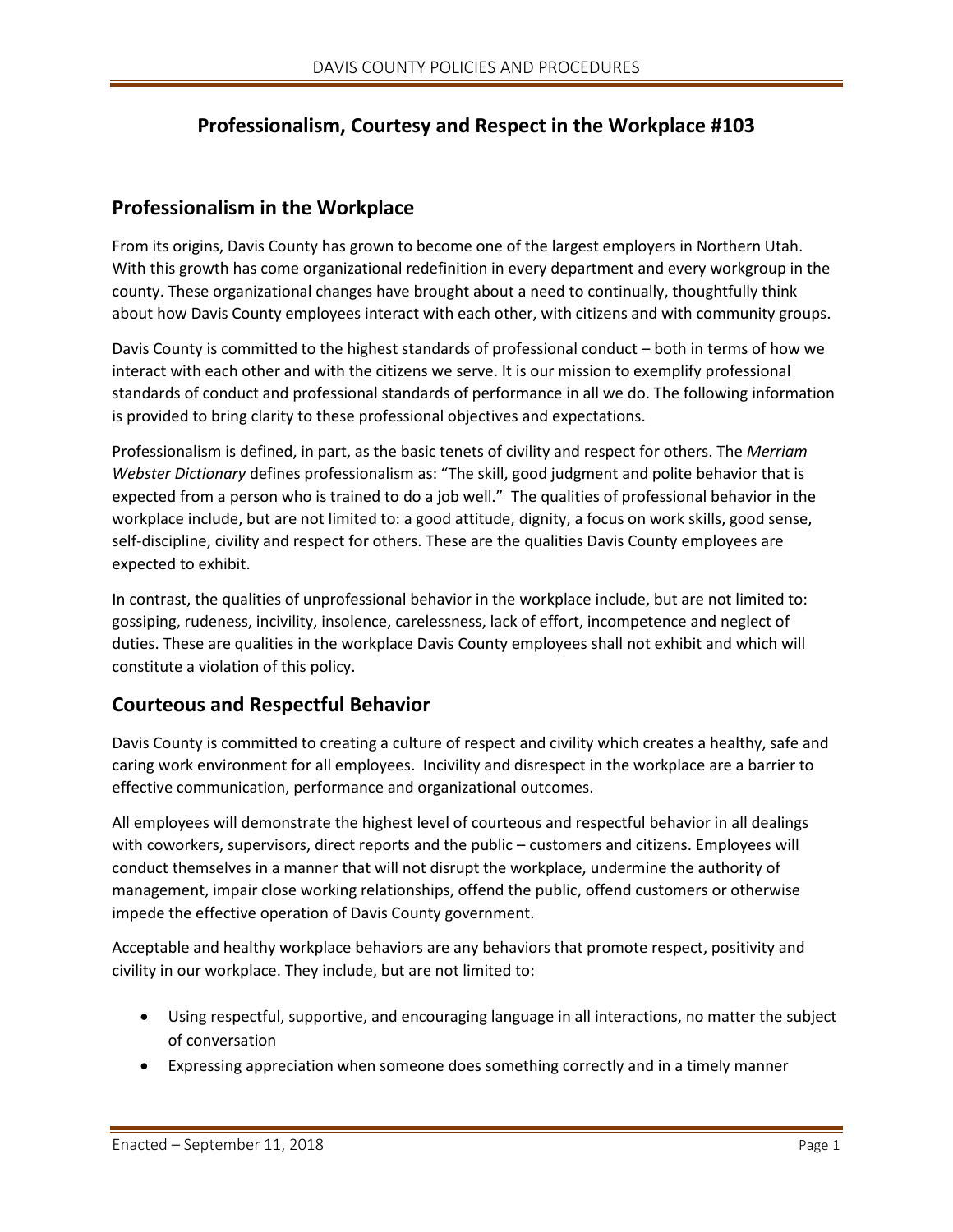- Addressing disagreements in an appropriate manner and without the use of offensive, abusive or disrespectful language or actions
- Handling differences of opinion privately and discreetly

Disrespectful and inappropriate behavior deals with a broad range of behaviors including, but not limited to:

- Unprofessional behavior
- Rudeness
- Yelling or shouting
- Intimidation or bullying
- Written (including email or social networking) or verbal comments, gestures, actions, behaviors or jokes that are degrading, embarrassing, offensive, demeaning or insulting
- Deliberate exclusion of an employee from relevant work activities or decision-making
- Decision-making influenced by factors which have no work-related purpose
- Attempting to discredit an employee by spreading false information about him/her
- Engaging in abusive, inappropriately loud, combative, aggressive, or threatening language or behavior
- Subjecting others to ridicule or gossip or otherwise undermining an employee's morale or workplace relationships

These behaviors can be subtle or overt. The behavior may be a single event or may involve a continuing series of incidents. Inappropriate behavior may involve the abuse of authority or position. Disrespectful behavior may be unintended or deliberately directed at another individual. In any case, the impact on that individual and/or the work environment can be addressed.

### **Employee Responsibility**

All employees have a responsibility to act in good faith and be active participants in contributing to the creation and enhancement of a community culture of respect, inclusion, civility, dignity and understanding of the people with whom they work.

Employees can contribute to achieving a work environment which does not tolerate unprofessional behavior at work. Employees should report what they see in the workplace as it relates to behaviors defined as unacceptable; employees are in a far better position to know what is happening with peers and co-workers.

### **Management Responsibility**

Supervisors have a responsibility to create and maintain a positive and productive work environment. Supervisors, employees in positions of authority and workplace representatives have a responsibility to ensure healthy and appropriate behaviors are being exhibited at all times and that complaints to the contrary are addressed speedily. This includes dealing with inappropriate behavior of, or towards, coworkers, contractors, volunteers, visitors or others. Supervisors are accountable for identifying and addressing issues in a timely and fair manner. This involves coaching and counselling their employees